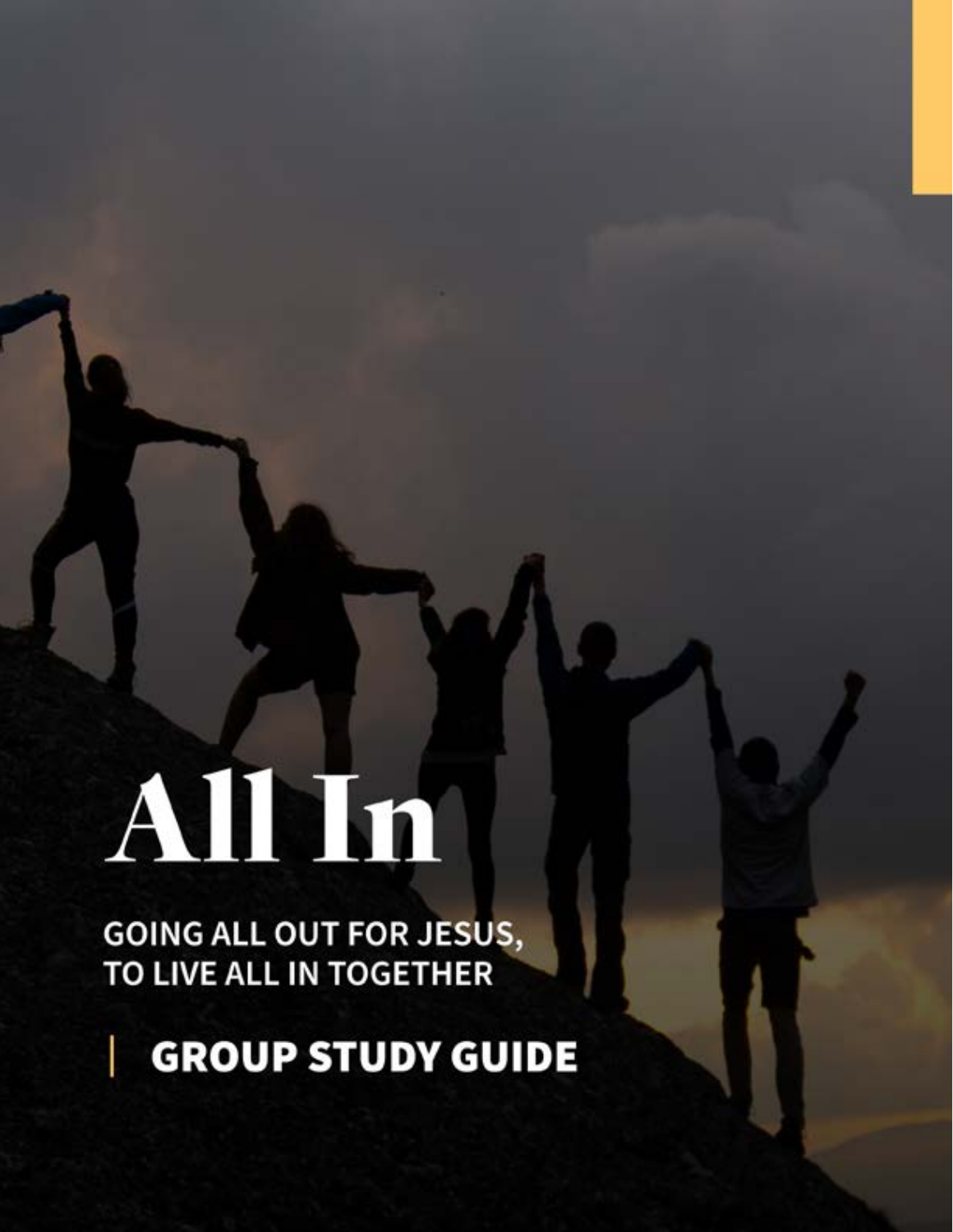

Copyright © 2022 Oak Hills Church

All In: Going All Out Together, To Live All In Together Group Study Guide

Requests for information should be addressed to: Oak Hills Church Communication Ministry 19595 W Interstate 10 San Antonio, TX 78257 or Information@oakhillschurch.com

All rights reserved. No part of this publication may be reproduced, stored in a retrieval system, or transmitted in any form or by any means – electronic, mechanical, photocopy, recording, scanning, or any other, without the prior permission of the publisher. For the express use of Oak Hills Church.

Bonhoeffer, Dietrich, "The Cost of Discipleship," Touchstone Publishing, New York, Copyright 1959, pg. 89.

Cover Photo: Lightstock Image #563532, www.lightstock.com/photos/people-holding-hands-standing-on-a-mountainside. Cover and Interior Design: Creative Team, Oak Hills Church. This publication was typeset in Freight Display Pro and Source Sans Pro.

Published in San Antonio, TX by Oak Hills Church. Printed in the United States of America.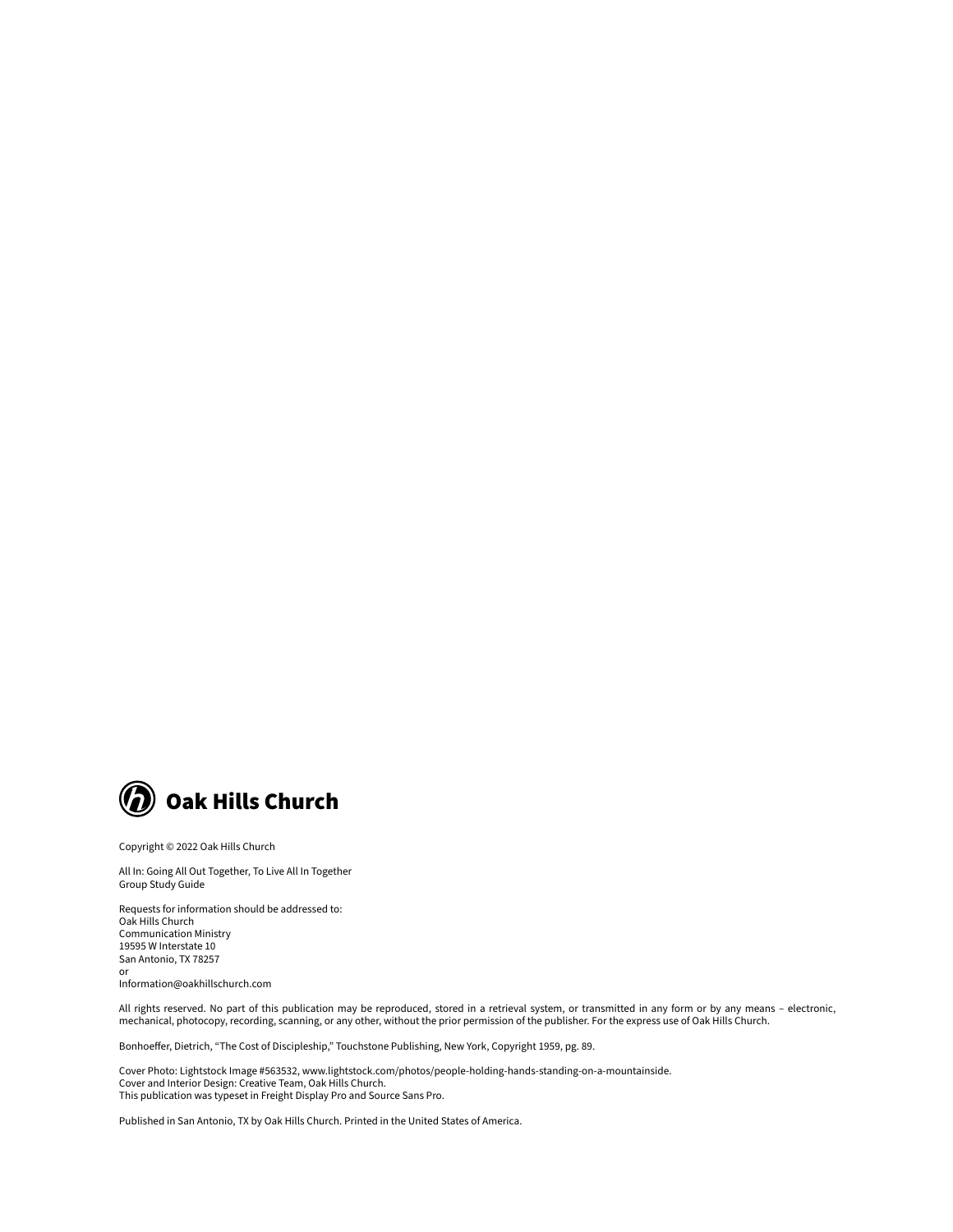# All In **Going All Out For Jesus, To Live All In Together**

### Introduction

Our world is marked by increasing isolation and division. Many factors contribute to our growing loneliness, including health precautions, modern technology, and full schedules. While these things are not inherently bad, they can lead some people to become removed from the life-giving relationships we need to thrive.

Many of us feel estranged from anything normal - including church. More than any other time in our history it is important for followers of Jesus to find our identity in Christ and for the local church to live our role in God's Kingdom Church.

Jesus never intended for his disciples to live an isolated, solitary lifestyle. Following Jesus is more like a team sport than an individual sport. When we join in the mission of Jesus, together, we experience the power of God's unique community the church.

This study series, All In, is an invitation for the disciple to go all out in following Jesus, so that each of us can live all in through our relationships within the local church. We envision this study providing opportunities for our church to receive a renewed understanding of what it means to be a disciple of Jesus.

We can't wait to discover together who we are as disciples and define a modern disciple's relationship with the local church.

Let's go all out for Jesus, to live all in together!

### Contents

| <b>Week 1:</b> All In For Family              | 4  |
|-----------------------------------------------|----|
| <b>Week 2:</b> All In For Discipleship        | 6  |
| Week 3: All In For Worshipping Together       | 8  |
| <b>Week 4: All In For Spiritual Practices</b> | 10 |
| <b>Week 5: All In For Biblical Community</b>  | 12 |
| <b>Week 6:</b> All In For Serving Others      | 14 |
| <b>Week 7: All In Together</b>                | 16 |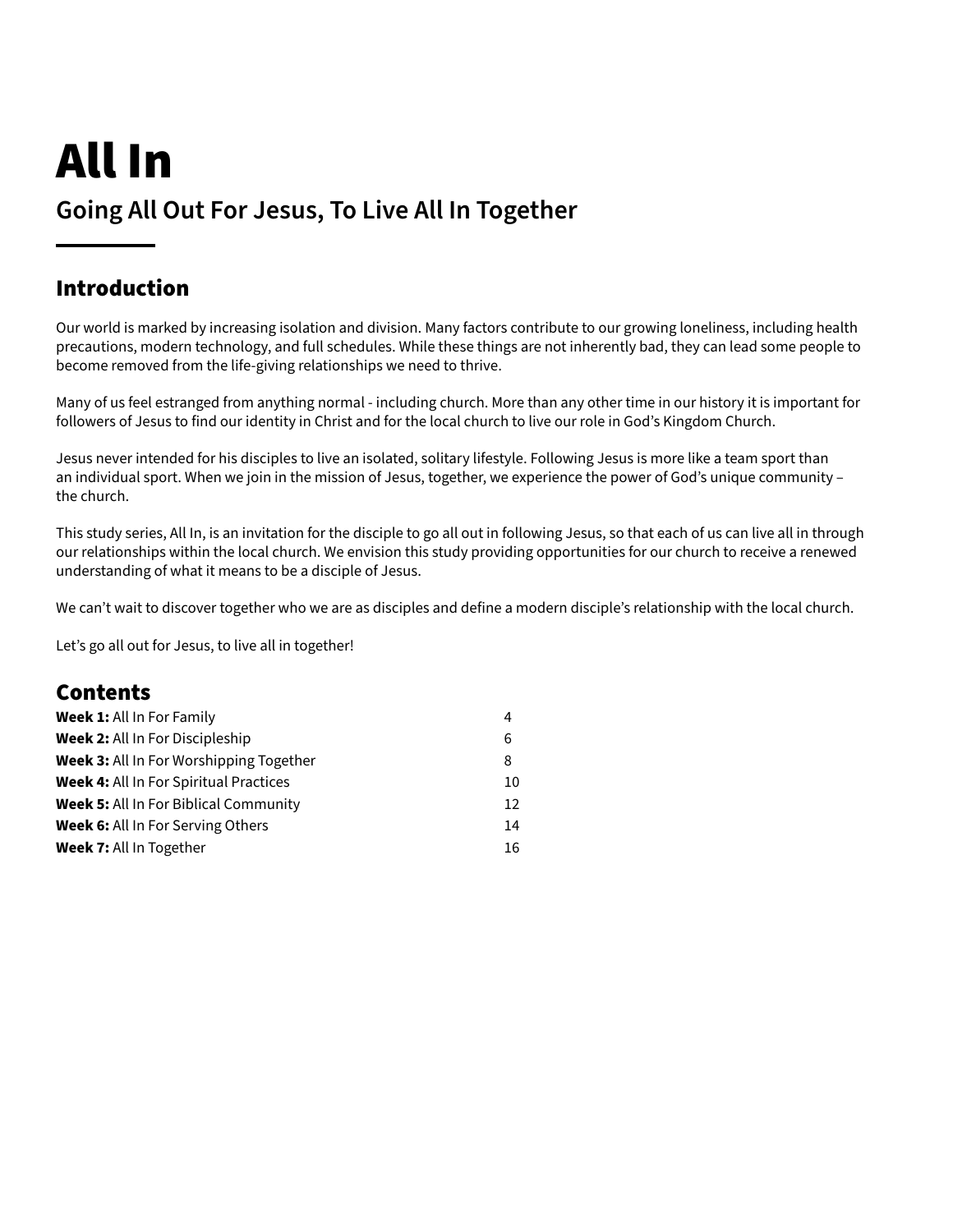

- Every person who trusts in Christ as their Savior is part of God's Kingdom "Church." As Christians, we often refer to this as the "big C" Church. Scripture shows us that the Church has been organized into smaller expressions called local churches, and every one of Jesus' followers are called to participate in a local church. The local church sometimes gets confused with a building, a club, an organization, or a weekly meeting. But the local church is a community of people in relationship with one another. A helpful way to think about the local church is through the model of a family. We will never experience all the Lord intends for us apart from his family. Consider
- Begin with prayer. Present your heart, mind, and time to God. Ask him to speak to you as you open his Word. Pray
- Read the following passages and observe and interpret: Study
	- What metaphor is used to describe the church in each passage?
		- [Ephesians 2:20-22](https://www.biblegateway.com/passage/?search=Ephesians+2%3A20-22&version=NIV&interface=print):
		- [1 John 3:1:](https://www.biblegateway.com/passage/?search=1+John+3%3A1&version=NIV&interface=print)
		- [Romans 12:4-5](https://www.biblegateway.com/passage/?search=Romans+12%3A4-5&version=NIV&interface=print):

**Apply** Describe which metaphor best depicts to you the importance and purpose of a church, and why: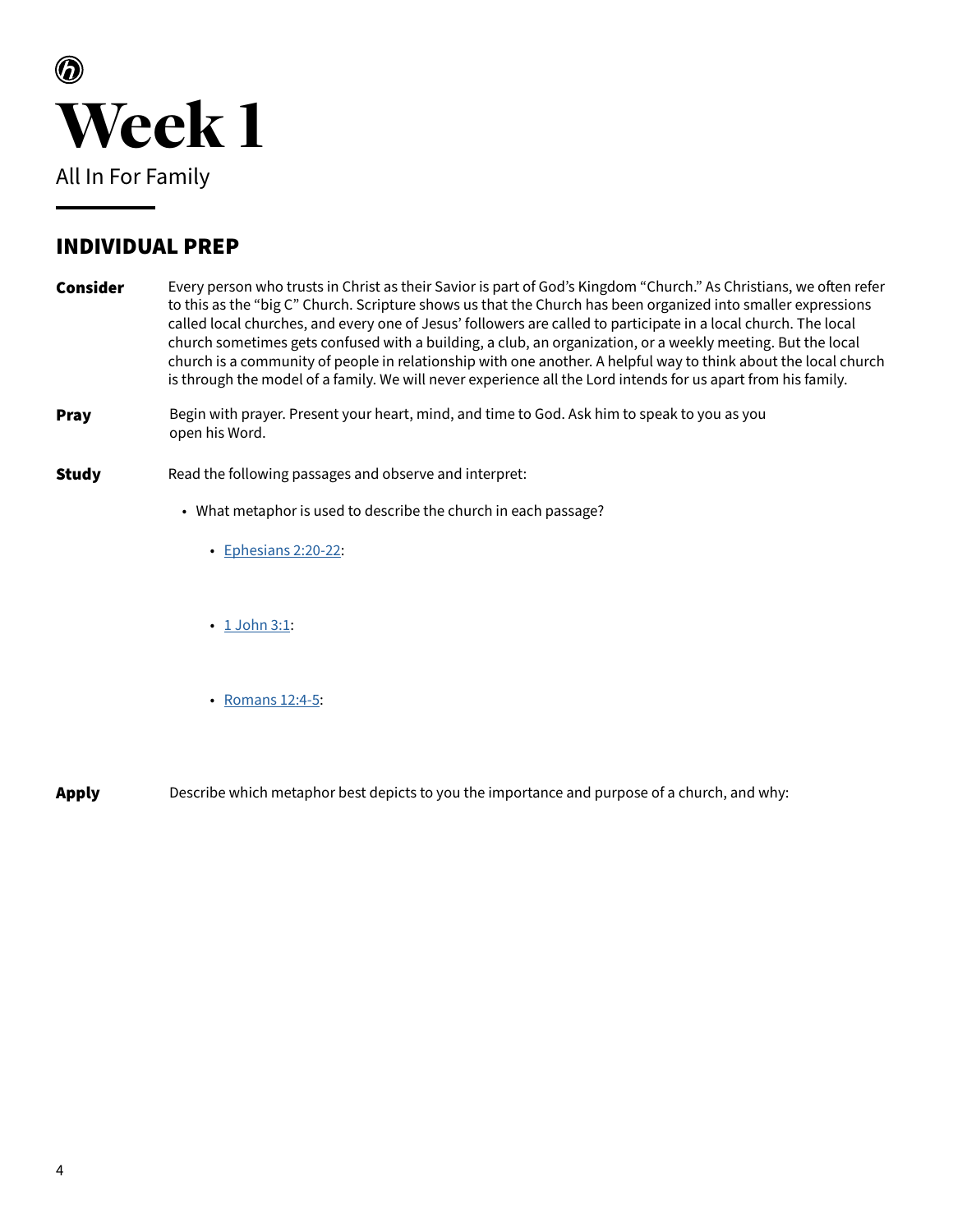- Share your experience with church membership? Are you currently, or have you been, a member of a church? If not, what is your perception of church membership? If yes, what was your experience, and how did it impact your faith journey and personal life? **Discuss**
- Read [John 1:12-13](https://www.biblegateway.com/passage/?search=John+1%3A12-13&version=NIV&interface=print) and observe and interpret: **Study** 
	- What gives us the right to be called children of God?
	- What does it mean to be born of God?

Read [1 Corinthians 12:12-27](https://www.biblegateway.com/passage/?search=1+Corinthians+12%3A12-27&version=NIV&interface=print) and observe and interpret:

- Why does Paul use the word "one" so many times in this passage?
- How does the "body" metaphor contribute to your understanding of the church?

Read [1 Peter 2:4-5](https://www.biblegateway.com/passage/?search=1+Peter+2%3A4-5&version=NIV&interface=print) and observe and interpret:

- Why is the author using construction terminology to describe our connection to God and each other?
- What do you understand "built into a spiritual house" or "holy priesthood" to mean?
- God, we thank you for creating us and forming us as distinct and vital parts within the Body of Christ. Please show us how you have uniquely gifted and placed each of us within your family, the church. We rejoice in the value and opportunity you have provided for each of us as members of your body. Amen Pray
- Think of one person you can invite to join our church family for worship this weekend. Share the name with the other members of your group. Then, as a group, pray over each named individual. As God leads you, consider also inviting them to your weekly biblical community gathering. Apply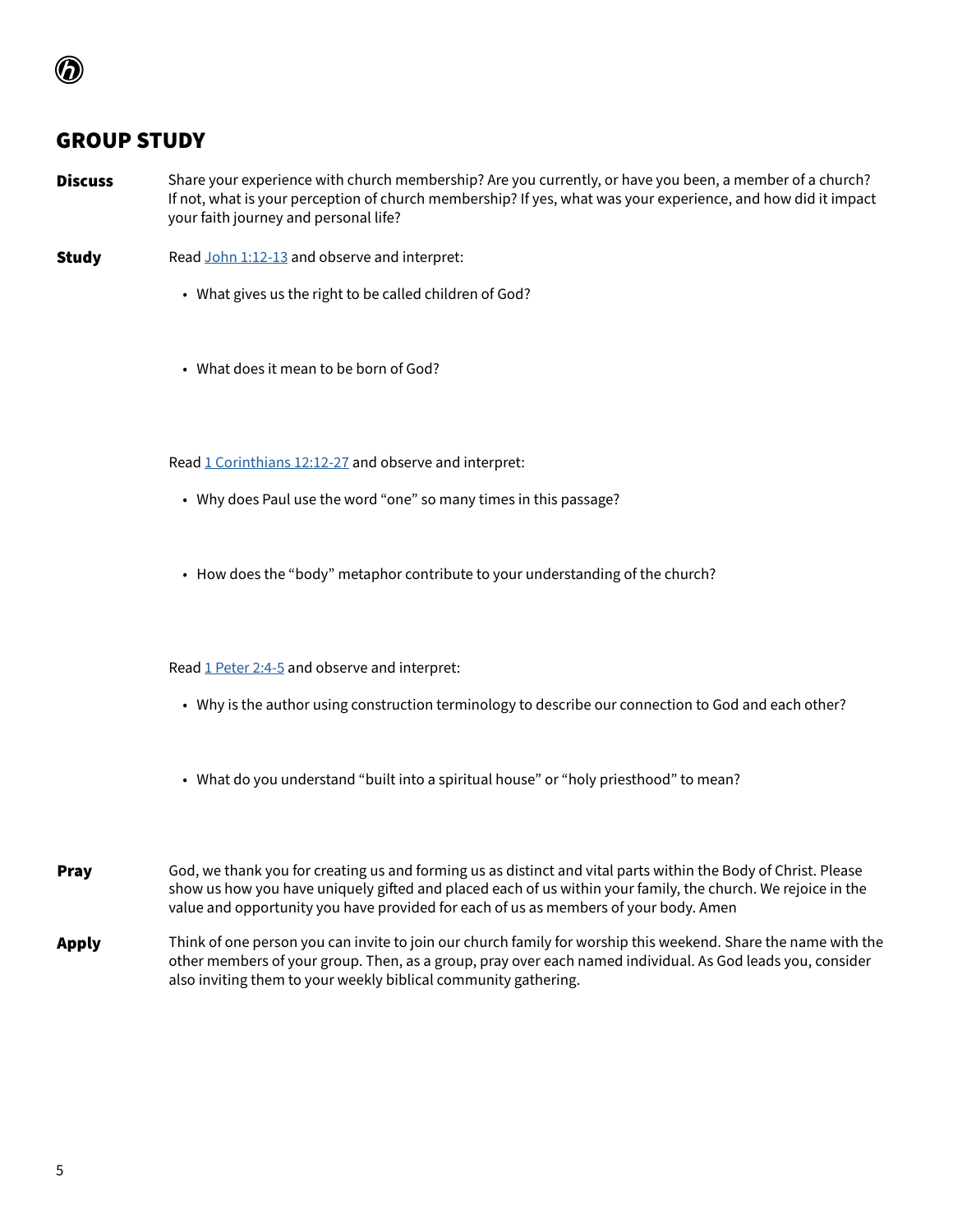

| Consider     | Deitrich Bonhoeffer famously wrote, "When Christ calls a man, he bids him come and die." A disciple can be<br>defined as someone who receives the call to follow Jesus, joins in his mission, and becomes increasingly like<br>him. That definition provides us with three components to consider. |
|--------------|----------------------------------------------------------------------------------------------------------------------------------------------------------------------------------------------------------------------------------------------------------------------------------------------------|
|              | 1. Is my life patterned after the things Jesus modeled and taught his disciples?                                                                                                                                                                                                                   |
|              | 2. Am I participating in the mission of making disciples?                                                                                                                                                                                                                                          |
|              | 3. Do my thoughts, actions, and speech increasingly reflect the character of Jesus to those around me?                                                                                                                                                                                             |
| <b>Pray</b>  | Begin with prayer. Express your desire to know Jesus and your hunger for a deeper relationship with him.                                                                                                                                                                                           |
| <b>Study</b> | Read Philippians 3:7-11 and observe and interpret:                                                                                                                                                                                                                                                 |
|              | • What does Paul desire more than anything?                                                                                                                                                                                                                                                        |
|              | • What do you desire most in life?                                                                                                                                                                                                                                                                 |
|              |                                                                                                                                                                                                                                                                                                    |

Oak Hills Church offers a free personal discipleship tool to help individuals reflect on God's work in their life and identify opportunities for continued growth in their relationship with Jesus. Complete the My Discipleship Journey review this week, consider the personalized discipleship recommendations, and take the next step in your discipleship journey. Start your journey at **ohcnow.com/MyJourney** Apply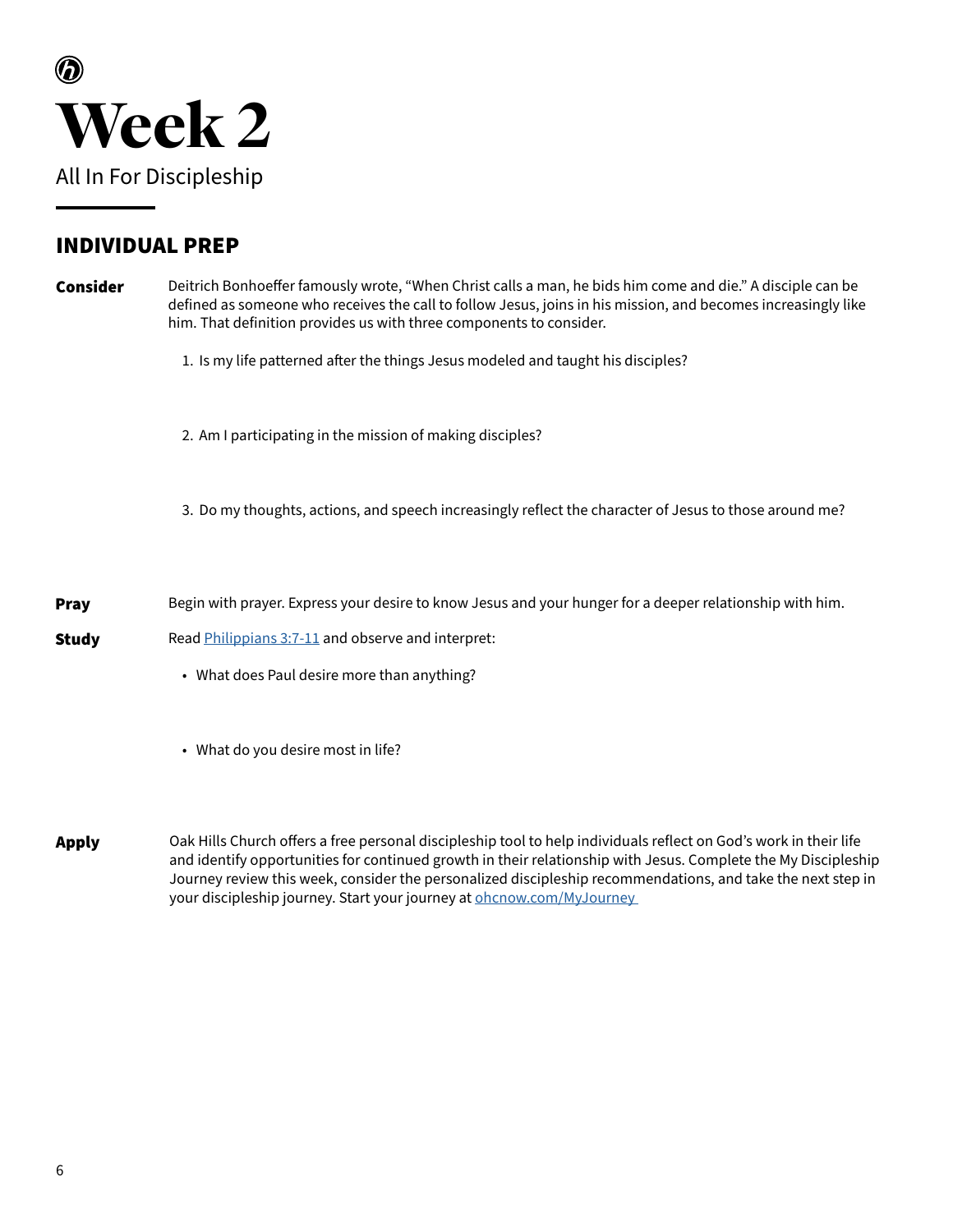- Discuss the meaning of each underlined phrase within the Oak Hills Church mission statement: We are disciples who make disciples by guiding all people to follow Jesus moment by moment. Discuss
- Read [Luke 14:25-35](https://www.biblegateway.com/passage/?search=Luke+14%3A25-35&version=NIV&interface=print) and observe and interpret: Study
	- Why would Jesus use such strong statements to describe what it means to be his disciple? (v. 25-26)
	- Do you think Jesus' explanation scared people away? How does this compare with how we usually teach people about Jesus today?
	- How does Jesus invite us to think about discipleship? (v. 28-33)
	- What things in your life need to be thrown out or renounced for you to effectively be a disciple? (v. 34-35)
- Thank you, Jesus, for calling us to be your disciples. We celebrate all the ways you have already transformed us. We renounce all the things that still hinder us from following you. Continue to help us follow you, moment by moment. Amen Pray
- Every part of our lives can be improved by the presence of Jesus. What can you do this week to more consistently include Jesus into the various aspects of your daily life? Share with the members of your group and ask for prayer and accountability throughout the week. Apply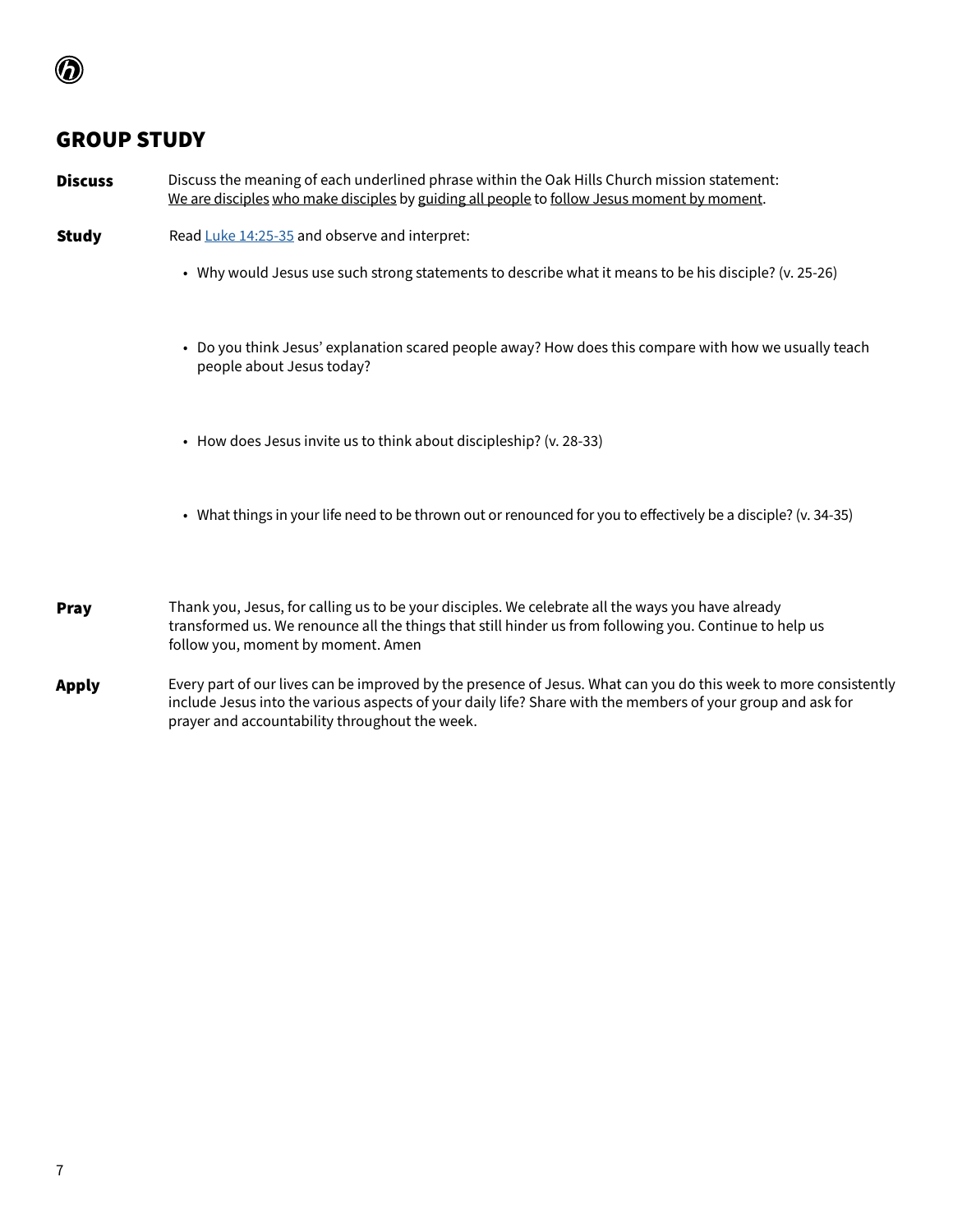

Worship, true and proper, is the antidote to self-centeredness—the disease that plagues us all. As children of God, it is important for us to consistently turn our attention to God and let our hearts overflow with affection and adoration. In shifting our focus to God, we remember what he has done for us. Praise and honor are produced in our hearts and proceed from our mouths. This is called worship. Worship certainly happens when we gather together on Sunday to sing and hear God's Word proclaimed, but worship also happens daily in our lives when we respond to the goodness of God with expressions of gratitude, obedience, celebration, and dependance. Consider

Begin with prayer. Give God your full and undivided attention. Delight in his goodness and let your heart be glad as you consider the faithful love he has shown you. Pray

### Read [Psalm 103:1-22](https://www.biblegateway.com/passage/?search=Psalm+103%3A1-22&version=NIV&interface=print) and observe and interpret: Study

- Which of the praises listed in this Psalm stand out most to you?
- What reasons to praise God would you add to the list in Psalm 103?
- When do you most clearly recognize God's presence with you?
- Worship is both an event and a lifestyle. Live this week in response to who God is and what he has done for you. Let your lifestyle of worship enrich your Sunday morning experience. Download the OHC All In Spotify Playlist at [ohcnow.com/allinplaylist](https://open.spotify.com/playlist/2YcjeVJpccfeHaKVTQoTAr) Apply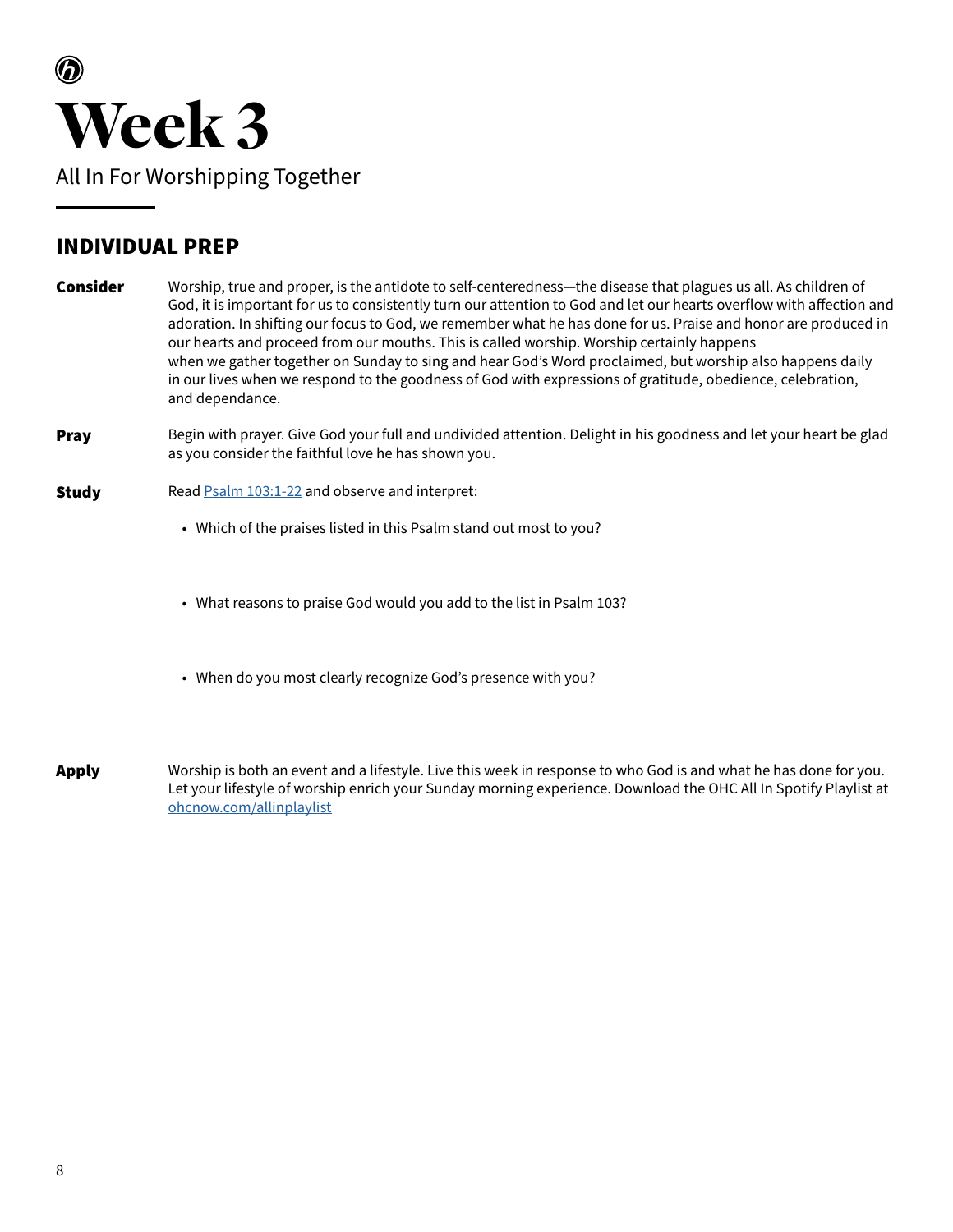- Discuss the differences you've experienced between worshipping God individually and worshipping God collectively? Why is it important for followers of Jesus to worship together? How do the various elements of our gathered worship (singing, praying, teaching, communion, etc.) help us grow as disciples? **Discuss**
- Read [2 Chronicles 5:2-14](https://www.biblegateway.com/passage/?search=2+Chronicles+5%3A2-14&version=NIV&interface=print) and observe and interpret: Study
	- According to this passage, who was included in worship? (v. 3)
	- How did they worship God in this passage?
	- What are some of the elements of worship? (v. 11-13)
	- When do they worship God?
	- What does the cloud represent and why is it significant at this event? (v. 13-14)
	- Why was animal sacrifice considered worship? What would this symbolize today?

Read [Romans 12:1-2](https://www.biblegateway.com/passage/?search=Romans+12%3A1-2&version=NIV&interface=print) and observe and interpret:

- What does it mean to present ourselves as "living sacrifices?"
- What patterns in our lives are transformed through worship?
- How does worship renew our mind?
- How is God's plan revealed in worship?
- Adopt a new habit to help you break out of your weekend routine. Reconsider how you engage in singing praises, prayer time, or giving. Meet your group for weekend worship, sit together and let your soul be exhorted by gathering with others who believe in the one true God, the maker of heaven and earth! Express the emotions connected to your time in the presence of God. Lean into the power of the presence of God that he gives when his people are gathered together. Apply Take time to remember God's goodness together through prayer as you invite each member of the group to give praise for aspects of God's character. Pray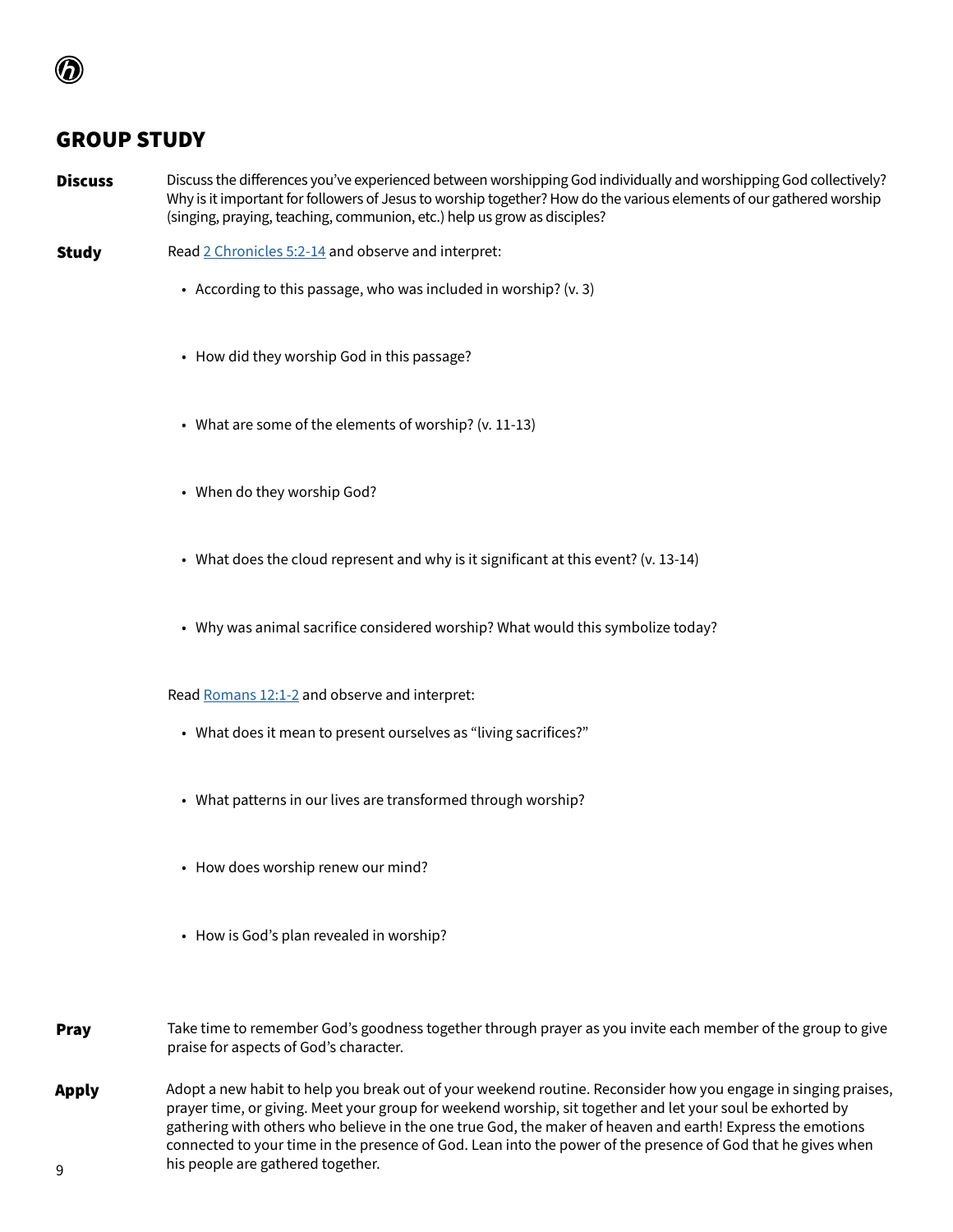

The all-powerful God of the universe, who knows all things and holds all things together, has made himself known to us. More than that, he's made himself available to us. As Christians, we respond to the availability of God as we engage in activities called spiritual practices. Spiritual practices are how we nurture our personal relationship with God. We pray when we want to talk with or hear from God. We read his Word to encounter him and learn of the things he's done. We also fast, give, rest, worship, serve, journal, and fellowship as ways of accessing the grace of God. While there are many spiritual practices, at Oak Hills Church we prioritize Bible reading and prayer because we understand these to be the most foundational spiritual practices. Consider

Begin with prayer. Invite God to speak to you in new ways this week as you prepare to meditate on his Word revealed through the Scripture. Pray

### Read the following passages and observe and interpret: Study

- [1 Timothy 4:7-8](https://www.biblegateway.com/passage/?search=1+Timothy+4%3A7-8&version=NIV&interface=print): What instruction is given to those who desire godliness in their lives?
- [Hebrews 12:11:](https://www.biblegateway.com/passage/?search=Hebrews+12%3A11&version=NIV&interface=print) What promise is made to those who submit themselves to discipline?
- [Psalm 1:2-3:](https://www.biblegateway.com/passage/?search=Psalm+1%3A2-3&version=NIV&interface=print) How does this passage describe the relationship a "blessed" person has with the Word of God?
- [Philippians 4:6-7](https://www.biblegateway.com/passage/?search=Philippians+4%3A6-7&version=NIV&interface=print): What instructions and promises regarding prayer do these verses contain?

Grow in your practice of studying God's Word by using the Inductive Bible Study Method. You can find the method on the OHC App or visit **ohcnow.com/Inductive**. Grab some paper/journal and use the method to study [John 3:1-21](https://www.biblegateway.com/passage/?search=John+3%3A1-21&version=NIV&interface=print) as you discover more about spiritual practices. Apply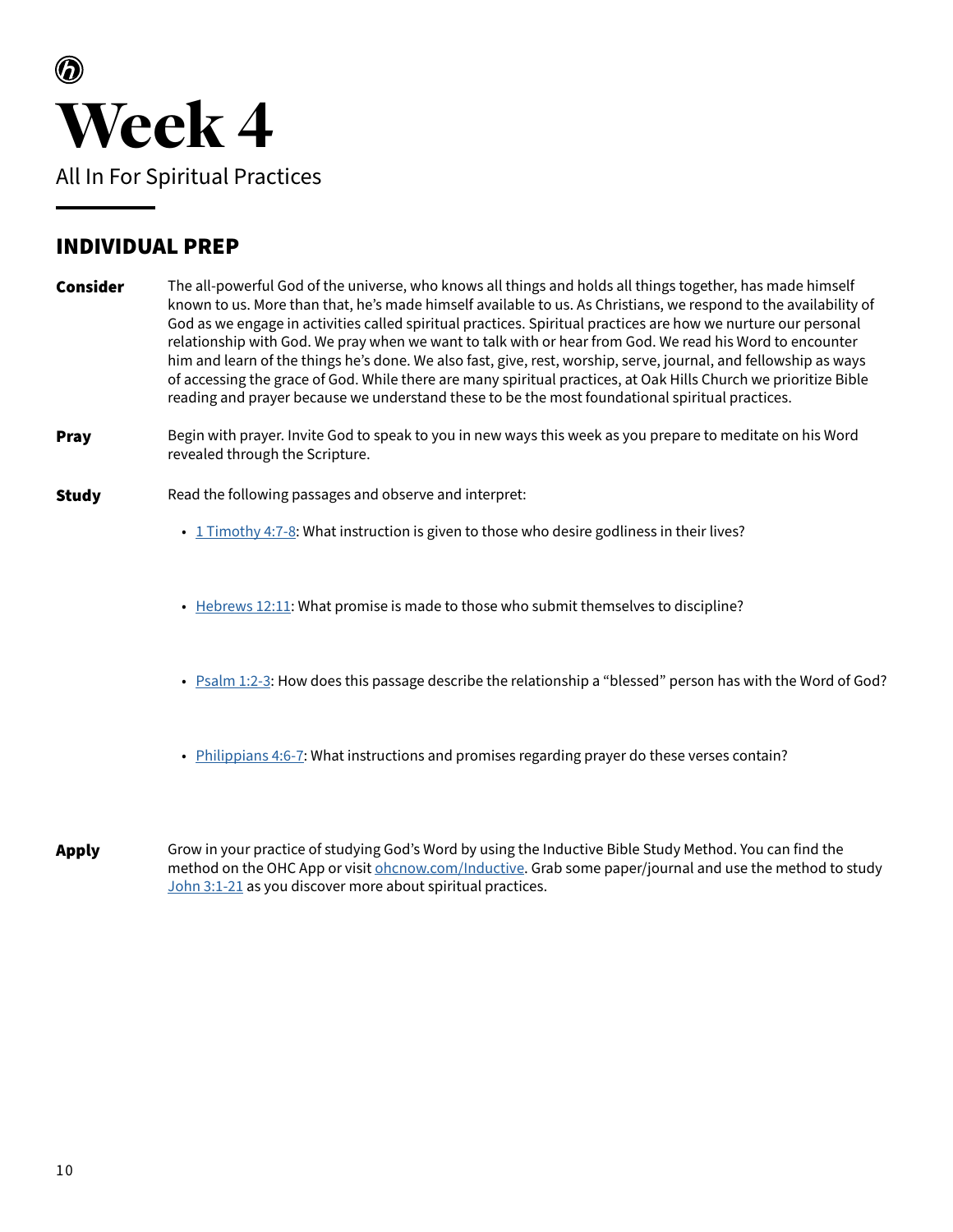- Share your understanding and experiences with spiritual practices. How do you sustain a personal relationship with God? What habits have you developed regarding spiritual practices? Discuss
- Read [Joshua 1:6-9](https://www.biblegateway.com/passage/?search=Joshua+1%3A6-9&version=NIV&interface=print) and observe and interpret: **Study** 
	- How committed to God's law was Joshua instructed to be? Why are we to be equally committed to God's Word?
	- What role does the Word of God play in our obedience?
	- How does meditating on God's Word make us courageous?

Read [Matthew 6:5-18](https://www.biblegateway.com/passage/?search=Matthew+6%3A5-18&version=NIV&interface=print) and observe and interpret:

- What spiritual practices are found in these verses?
- What should we avoid in our practice of prayer? (v. 5-8)
- Have you ever struggled to pray? How can Jesus' example help those who are struggling to pray?
- What should you do to fast? (v. 16-18)
- How can fasting lead us to experience the grace of God?
- Vary your group's prayer experience this week. Change who prays, how long you pray, or what you pray for. Allow this new experience in prayer to help you draw nearer to God. Pray
- Share with one another how you experience God's grace through spiritual practices. Have each group member choose a new spiritual practice to try this week. Reach out to one another to get an update on how a new spiritual practice has led you to a fresh experience of God's grace this week. Apply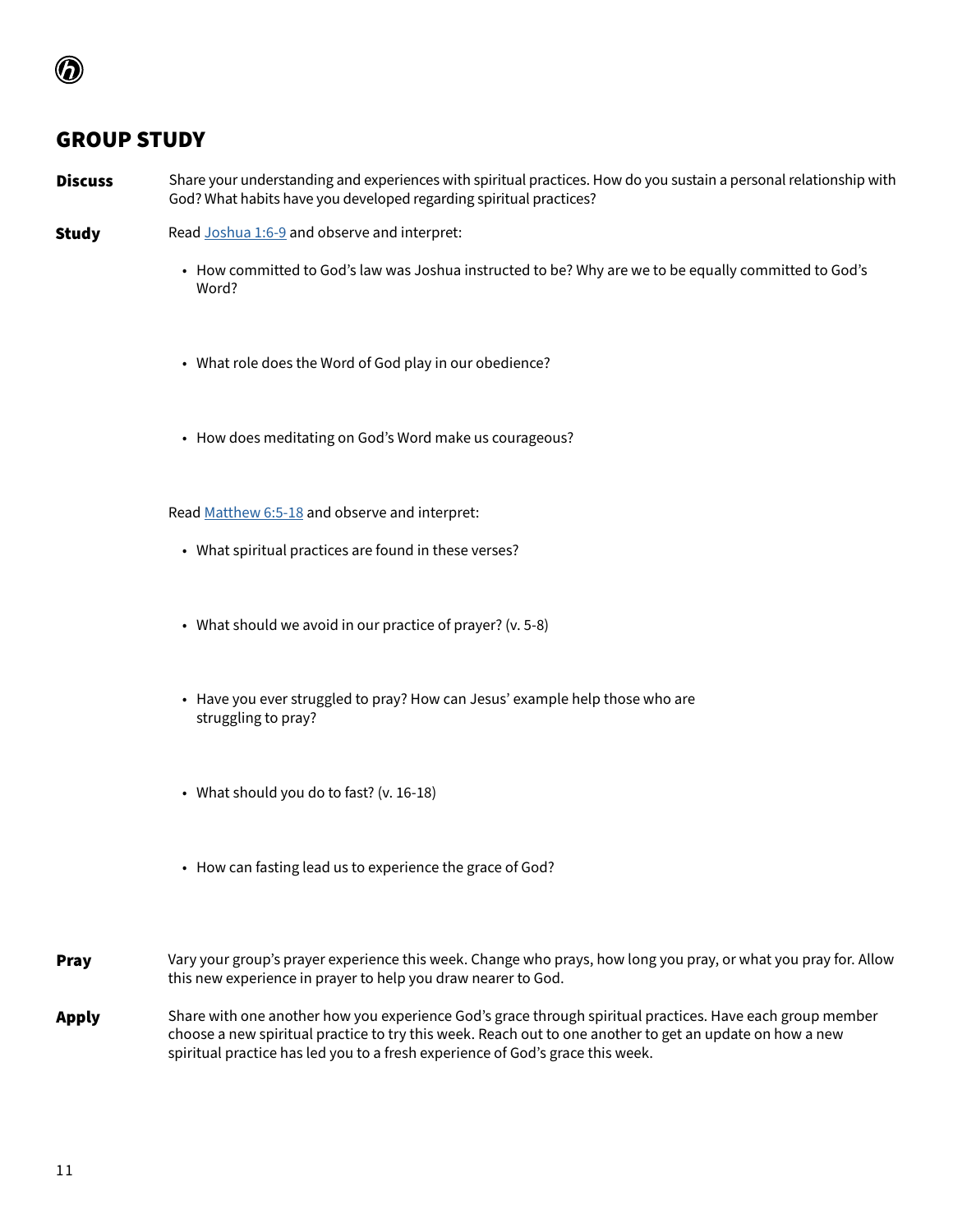

Gathering with other followers of Jesus, and actively participating in a biblical community together allows us to develop authentic relationships, learn from the Scriptures, encourage one another to follow Jesus moment by moment, hold each other accountable, and care for one another. We were created for community. We grow best in community. The reverse of those truths is that when we live apart from genuine biblical community, we place ourselves at risk. Peter reminds us that our enemy is like a lion, looking for someone to devour [\(1 Peter 5:8\)](https://www.biblegateway.com/passage/?search=1+Peter+5%3A8&version=NIV&interface=print), and when one of us gets separated from the flock we become easy prey. Consider

- Begin with prayer. Invite God to reveal to you the importance of community. Reflect on the divine community of our triune God—the Father, Son, and Holy Spirit. Pray
- Read **Hebrews 3:13** and observe and interpret: **Study** 
	- How often do we need the encouragement of other believers?
	- What danger are we kept from when we remain in the exhorting fellowship of other believers?

Read [Galatians 6:1-2](https://www.biblegateway.com/passage/?search=Galatians+6%3A1-2&version=NIV&interface=print) and observe and interpret:

- How does this passage describe the relationships between people in biblical community?
- Do you have relationships in your life with people who will lovingly confront you when you participate in sin?
- Step into community. If you don't have a biblical community, search for a group this week. OHC offers local groups gathering in-person, online, and on campus, as well as global groups gathering online. Visit [oakhillschurch.com/groups](https://oakhillschurch.com/groups) to search for a biblical community that can encourage you to follow Jesus moment by moment. Apply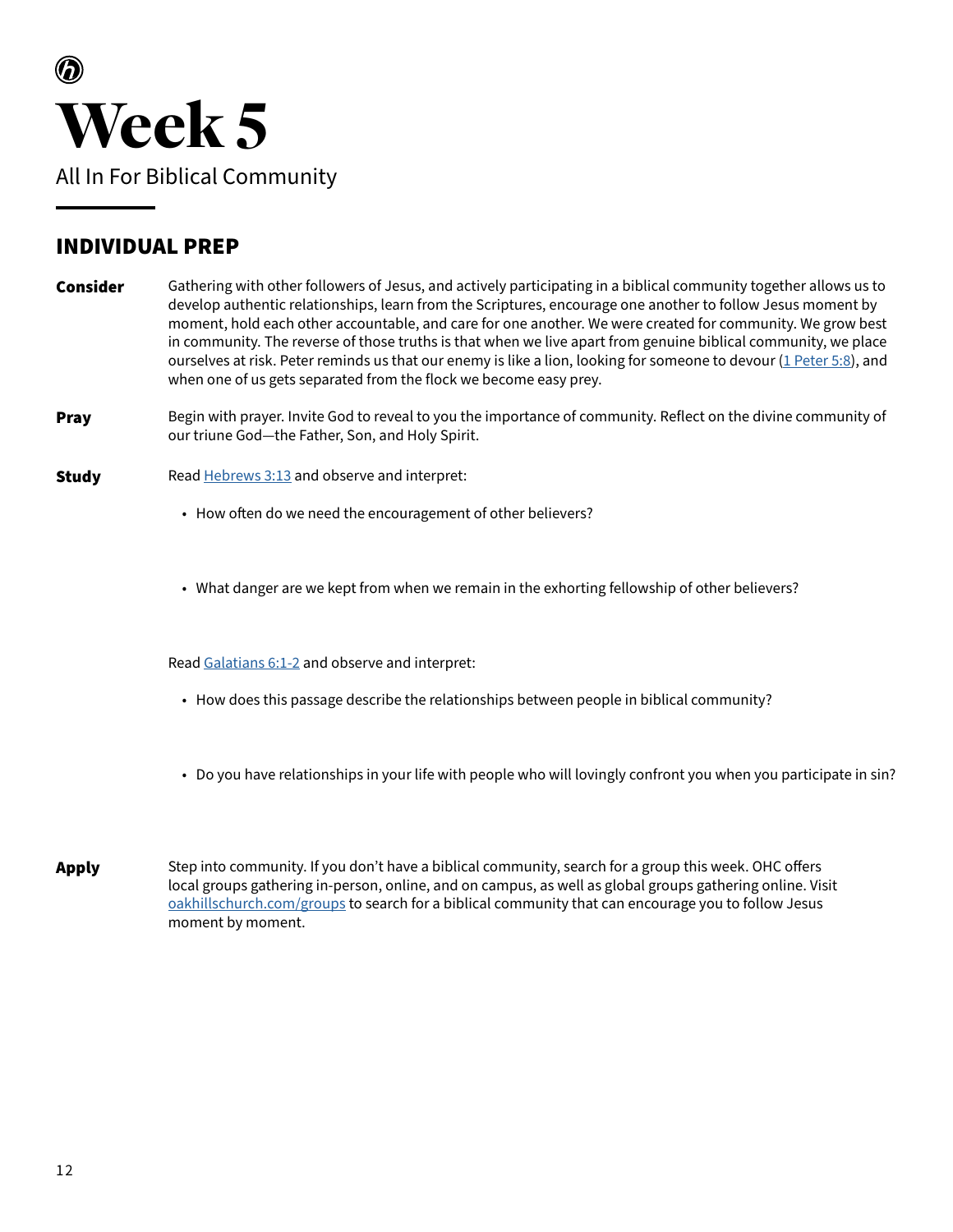Share with others what you think is the "secret sauce" of a healthy community? What were the characteristics of the best community you've ever been a part of? Discuss

- Read [Romans 12:3-18](https://www.biblegateway.com/passage/?search=Romans+12%3A3-18&version=NIV&interface=print) and observe and interpret: **Study** 
	- What is the mindset of a healthy community? (v. 3)
	- Who gives us gifts for our community and how should we use those gifts? (v. 4-8)
	- According to this passage what are the "key ingredients" of a strong biblical community? (v. 9-13)
	- What are ways to live in harmony within your biblical community? (v. 14-18)

Read [Colossians 3:12-17](https://www.biblegateway.com/passage/?search=Colossians+3%3A12-17&version=NIV&interface=print) and observe and interpret:

- What are the identity markers of biblical community? (v. 12)
- What are the actions of biblical community? (v. 13-14)
- What are the practices of biblical community? (v. 15-17)
- Exhort one another through prayer. Break into pairs and share your needs and requests with each other and then pray for one another. Pray
- Take a step toward a deeper experience of community. This week, spend time with someone from your group, outside of usual group gathering time. Be intentional with your time together. Ask God to give you a word of encouragement for that person or, if appropriate, share about a sin struggle you're having. Don't settle for shallow relationships that will leave you vulnerable to Satan's attacks. Apply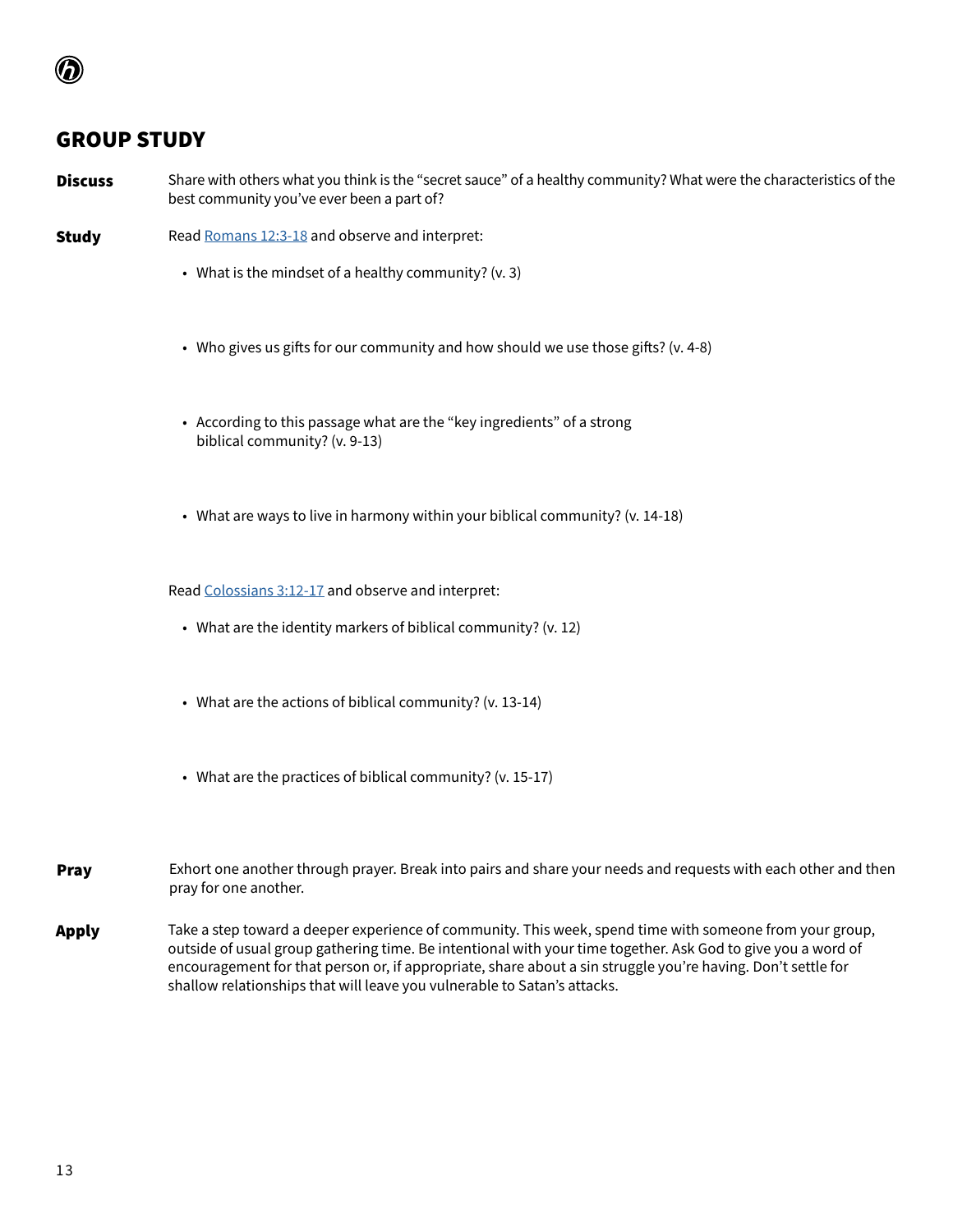

- We are most like Jesus when we are serving others. Serving allows us to reflect the love of God to the world. Because of his immense love for us, we overflow with love, and are compelled to show love to others. According to Jesus, loving others is the second greatest commandment ([Matthew 22:38-39\)](https://www.biblegateway.com/passage/?search=Matthew+22%3A38-39&version=NIV&interface=print). Our love authenticates us as followers of Jesus. It is how people will know that we are his disciples [\(John 13:34-35](https://www.biblegateway.com/passage/?search=John+13%3A34-35&version=NIV&interface=print)). As followers of Jesus, we live as his ambassadors using our time, talents, and treasures to make disciples where we live, work, learn, and play. Consider
- Begin with prayer. Ask God to reveal how you can reflect his servant heart by loving others authentically this week. Ask God for opportunities to daily express love to others. Pray

### Read [Philippians 2:3-5](https://www.biblegateway.com/passage/?search=Philippians+2%3A3-5&version=NIV&interface=print) and observe and interpret: **Study**

- What motivations are we told to do away with?
- As followers of Jesus, how are we to view and treat others?

Read [Mark 10:45](https://www.biblegateway.com/passage/?search=Mark+10%3A45&version=NIV&interface=print) and observe and interpret:

- For what reasons did Jesus come?
- What are some practical ways you can have the same attitude Jesus did?
- Meditate on [John 13:1-17](https://www.biblegateway.com/passage/?search=John+13%3A1-17&version=NIV&interface=print) this week. Seek out ways to serve others the way Jesus served his disciples. Seek out someone where you live, work, learn, or play that you can share the love of Jesus to through acts of service. Apply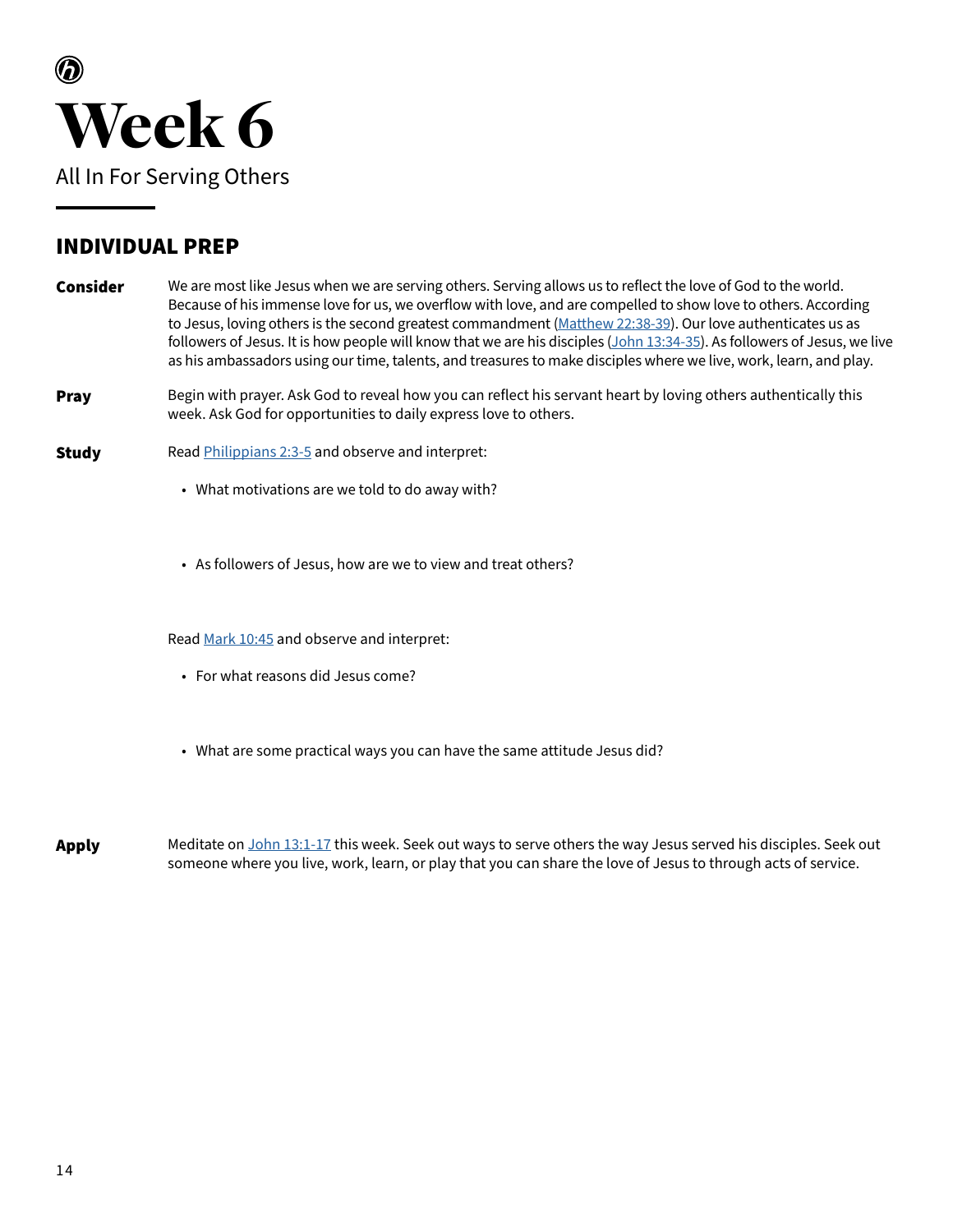- Think of one person in your life who embodies the characteristics of a servant. Share with your group why you thought of this person and how they inspire you to serve others. Discuss
- Read [Luke 22:24-30](https://www.biblegateway.com/passage/?search=Luke+22%3A24-30&version=NIV&interface=print) and observe and interpret: **Study** 
	- The Kingdom of God could be seen as an upside-down world, what makes it this way? (v. 27)
	- In what ways did Jesus show that he was a servant?
	- How can we live out servant leadership?

Read [1 John 3:11-20](https://www.biblegateway.com/passage/?search=1+John+3%3A11-20&version=NIV&interface=print) and observe and interpret:

- What is the root desire of serving others? (v. 11)
- What example is given to us from Jesus' life? (v. 16-17)
- How do we love others through serving? (v. 18-20)
- Jesus, we thank you for your example of serving others. Holy Spirit, please help us to see how we can serve others. Show us each individually someone you want us to share the hope of Jesus with this week. We sit in silence and welcome your presence God, lead us to love like you. We love you God. Amen Pray
- Take your next step to serve others. Consider how you can serve others together as a group! If you're already serving regularly somewhere, consider inviting the members of your group to join you so you can experience the joy of serving together. To find new serve opportunities, visit [oakhillschurch.com/serve](http://oakhillschurch.com/serve) and join a team serving the church body, or partner with OHC to serve in our community through our local outreach ministry. View local opportunities to share the hope of Jesus and serve others together at [oakhillschurch.com/local.](https://oakhillschurch.com/local) Apply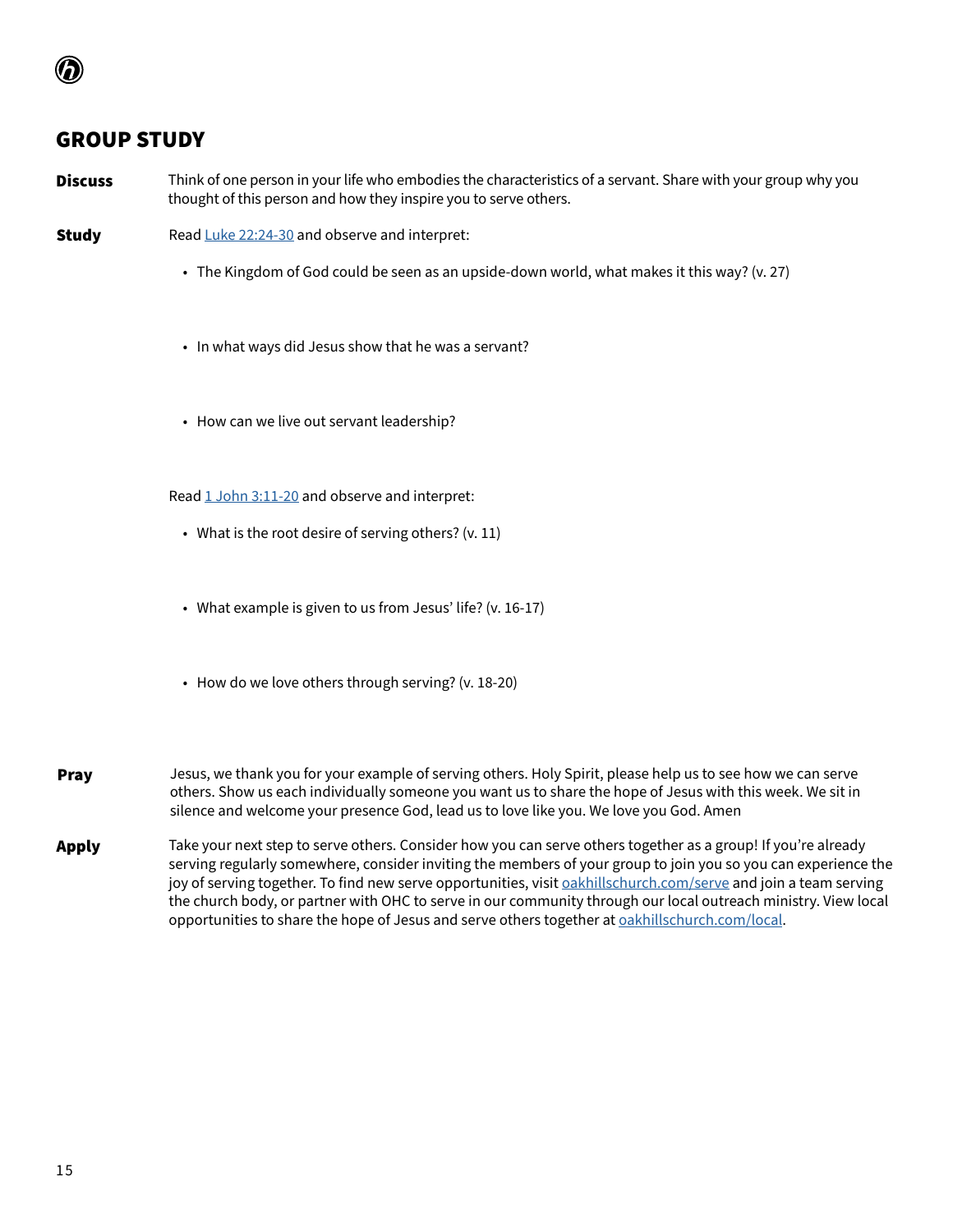

- If we surveyed everyone in the Oak Hills Church congregation, and asked their occupations, we would get a plethora of different answers. Some might say, "I am a lawyer," or "I am an accountant," and maybe "I am a school teacher," and "I am a barista." It is our hope that if we surveyed the congregation with the question "who are you," their answers would all be the same, "I am a disciple of Jesus." What a vision, what a mission, what a calling that we all join in together! That statement declares to the world that we are going all out for Jesus. We have counted the cost. We have died to our old selves. Now, it's time to go all in, together. To be a part of God's family, the local church. At Oak Hills Church, we envision a community of disciples courageously engaging culture with the hope of Jesus where we live, work, learn, and play. Let's go all in, together. Consider
- Begin with prayer. Invite the Holy Spirit to guide you this week to go "all out" for Jesus. Ask God to prepare you to be "all in" with his family, the church. Pray
- Read [Matthew 19:16-30](https://www.biblegateway.com/passage/?search=Matthew+19%3A16-30&version=NIV&interface=print) and observe and interpret: Study
	- What was the man seeking? (v. 16)
	- What was Jesus' instruction to the man?
	- Why did the man go away sad?

Read [Psalm 37:4](https://www.biblegateway.com/passage/?search=Psalm+37%3A4&version=NIV&interface=print) and observe and interpret:

- What words from this verse stand out to you, why?
- What do you most delight in?

Read [Matthew 5:6](https://www.biblegateway.com/passage/?search=Matthew+5%3A6&version=NIV&interface=print) and observe and interpret:

- What does Jesus guide us toward to be filled?
- What do you desire above everything?
- Review the four OHC Discipleship Commitments: Worship Together, Spiritual Practices, Biblical Community, and Serve Others. In which areas of discipleship are you thriving, and in which areas do you hope to grow? Prayerfully ask God to use the OHC family to encourage your growth as a disciple and commit yourself to being used by him to encourage others as we go "all in" together. Apply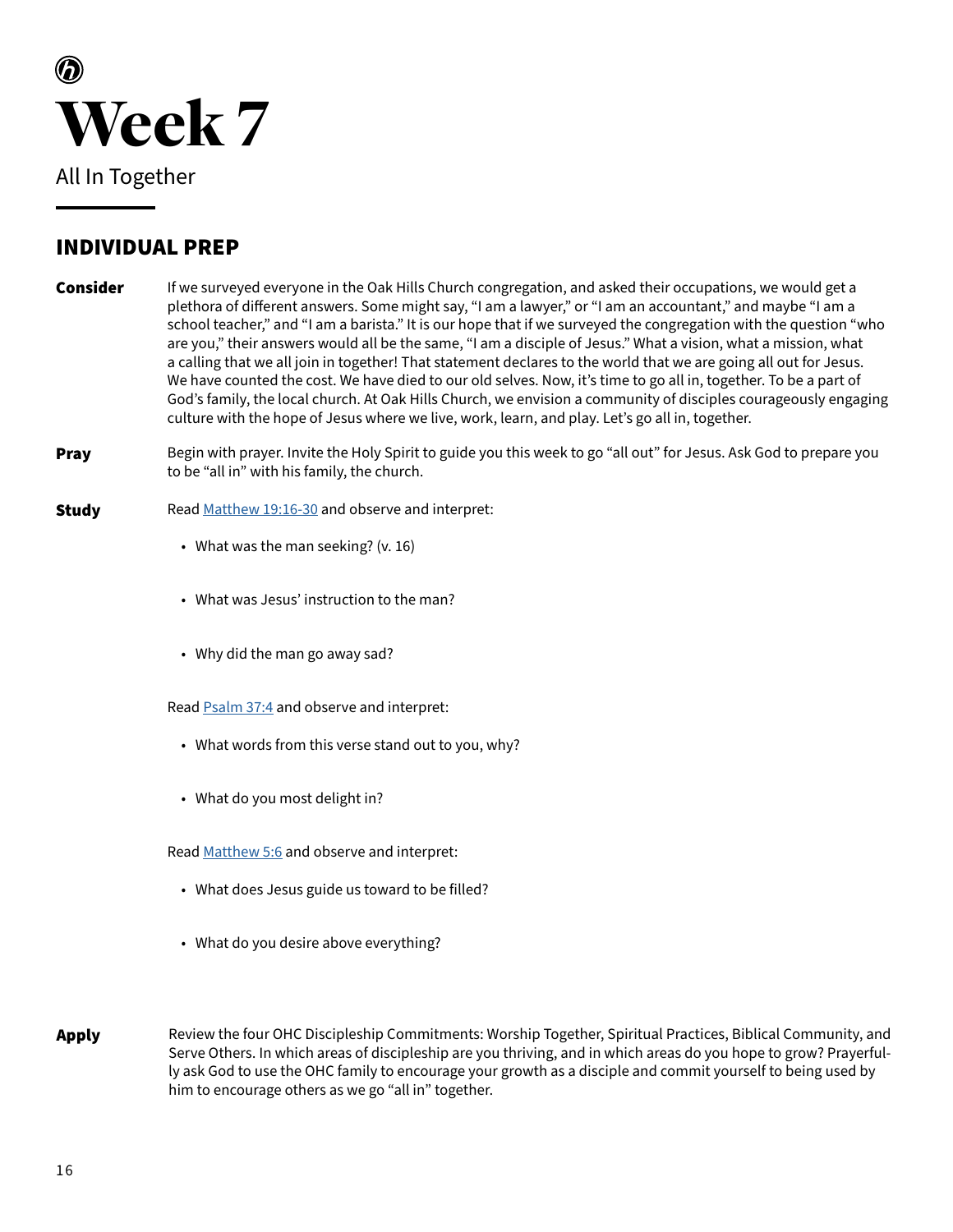**Discuss** Is it possible to go all in as a disciple of Jesus but not be deeply connected to a church family? Why or why not?

**Study** 

• Josiah's story is one of renewal, who is included in this story? (v. 29-31)

Read [2 Chronicles 34:29-33](https://www.biblegateway.com/passage/?search=2+Chronicles+34%3A29-33&version=NIV&interface=print) and observe and interpret:

- What is the culminating act of this moment of renewal? (v. 32)
- What is the meaning of a covenant?
- What is the main action needed for a healthy covenant? (v. 31)
- How can you renew your covenant with the Lord through the family of Oak Hills Church?

Read [Matthew 28:16-20](https://www.biblegateway.com/passage/?search=Matthew+28%3A16-20&version=NIV&interface=print) and observe and interpret:

- What does Jesus instruct us to do in this passage? (v. 19-20)
- This passage is called the Great Commission, how does it align with the Oak Hills Church mission, vision, and discipleship commitments?
- Lord, thank you for calling us to follow you. Help us see this call of discipleship as an invitation into your kingdom family through the local church. Please guide us to faithfully commit or recommit to membership within a local church, so that we might grow as disciples. Amen Pray

If you are ready to go all in by joining the Oak Hills Church family through membership, visit [ohcnow.com/Membership](http://ohcnow.com/Membership) and complete the following steps: Apply

> **Go All Out** – Let OHC know that you have gone all out and given your life to Jesus, declaring him as your Lord and Savior, and have subsequently experienced baptism through immersion as a proclamation of your faith in him. If you were baptized as an infant or want to learn more about baptism visit oakhillschurch.com/baptism to learn more or schedule your baptism. Once you've gone all out, you're ready to go all in!

**Go All In** – Prayerfully review and sign the OHC Membership Covenant.

**Get A Guide** – At OHC we believe that discipleship happens best in the context of relationships. In this step you'll have a conversation about our four discipleship commitments with someone who is guiding you spiritually. It could be your small group leader, Bible study teacher, serve team minister, or mentor. If you don't have anyone guiding you spiritually right now, don't worry, we will be happy to connect you with a trusted elder, minister, leader, or coach to guide you.

**Be A Disciple** – Let's follow Jesus, and let's do it together! Dive into worship together, spiritual practices, biblical community, and serving others. Share the hope of Jesus. Make disciples. Live all in!